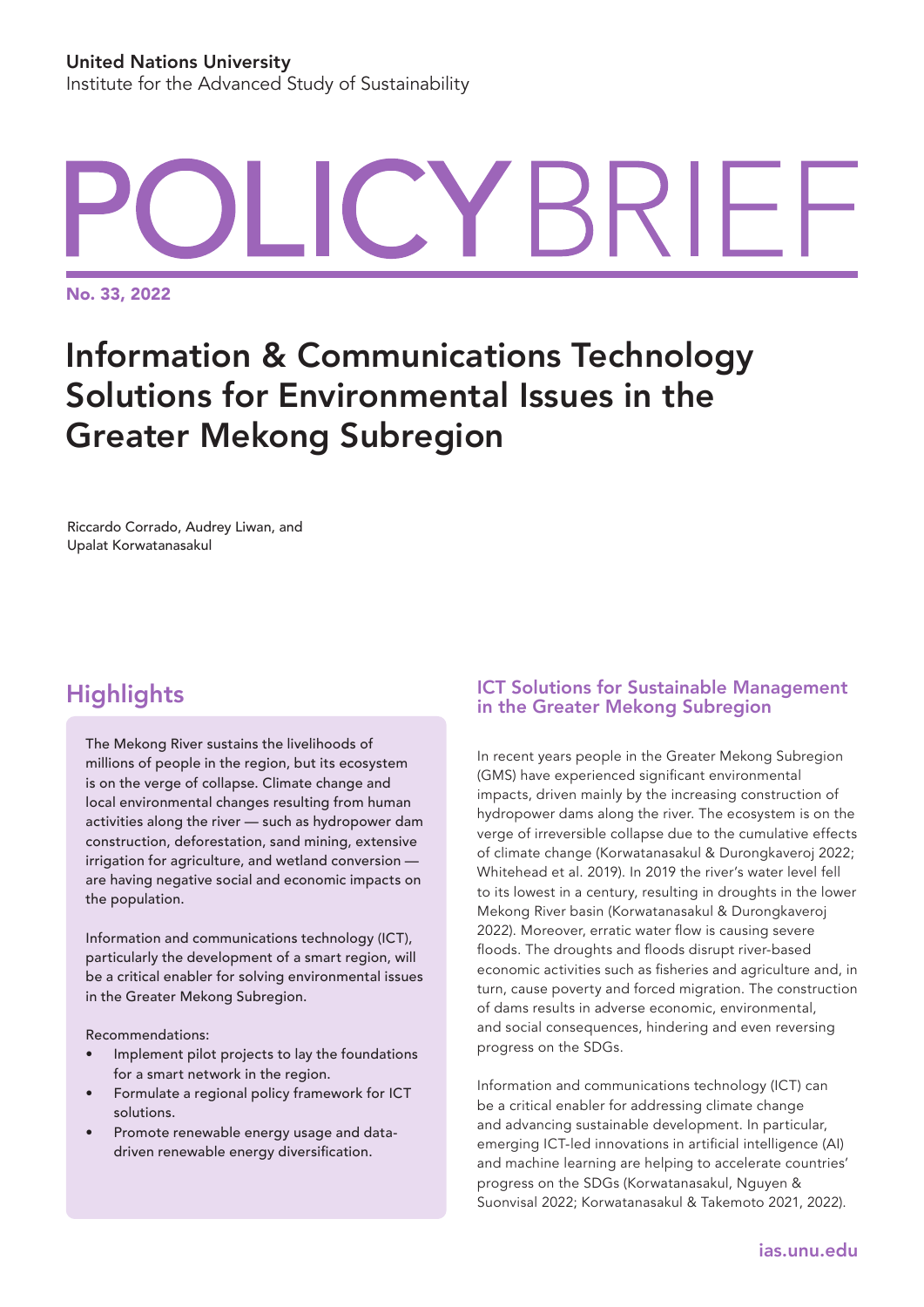#### POLICY BRIEF No. 33, 2022

Advancing ICT promotes the development of smart cities that form networks of intelligent devices (hereafter sensors) and data-exchanging systems, employing data from the network to manage and utilise resources efficiently and sustainably. AI-enabled initiatives can contribute towards achieving environmental and social targets. For instance, Malaysia has implemented a "City Brain" initiative to improve urban planning, while Indonesia, the Philippines, and Viet Nam have created an image recognition tool to monitor and control plastic waste management and ocean pollution (AI4SDGs Think Tank 2022). The concept of smart cities can extend to smart regions (groups of smart cities) or smart environments in general.

Creating smart environments relies on a complex matrix of sensors monitoring economic, environmental, and social activities, informing timely policies and government actions towards achieving SDG targets. Moreover, innovations in the application of AI — such as climate modelling, smart fishery conservation, land-use monitoring, and smart grids — create a large pool of data on environmental issues (particularly SDGs 13, 14, and 15). These applications utilise the collected data to monitor and control changes in activities affecting the environment, including marine life migration, fishing activities, pollution levels, and disease vectors and outbreaks (Korwatanasakul & Takemoto 2022). The data collected by sensors allow abnormal patterns to be identified, enabling estimation of the probability of extreme phenomena occurring. Vinuesa et al. (2020) found that AI directly and positively affects 79% of SDG targets, including 93% of the environmental targets, 70% of the economic targets, and 82% of the social targets.

establishing a smart region. While intended for local policymakers, the recommendations are also of relevance for a broader range of stakeholders as the concept and implementation of a smart region can be tailored to different contexts.

#### Policy Recommendations

#### 1. Implement Pilot Projects to Lay the Foundations for a Smart Network in the Region

As a first step, policymakers should conduct an in-depth study of technological readiness and infrastructure in the GMS. Each country should establish a research committee to investigate the feasibility of available ICT solutions and follow the example of the ASEAN Smart Cities Network to identify specific areas for implementing a pilot project. The pilot project should target particular regions of each country and set specific goals and timelines. It should then be scaled up, taking account of lessons learned during the pilot phase and expanding the scope to cover more areas within the GMS.

ICT can bring benefits in energy production, including in regions that are dependent on hydropower like the GMS. It improves efficiency in hydropower generation while monitoring the impacts of energy production on the environment. ICT-led innovations such as AI and machine learning should be adopted as a fundamental enabler to upgrade and modernise the operation of hydropower plants by improving efficiency, supporting the scheduling

> of power generation, and predicting failure and necessary maintenance (e.g., Bordin et al. 2020). Furthermore, ICT applications, together with the Internet of Things and AI, can monitor and predict environmental issues such as pollution, saline water intrusion, droughts, and floods. For instance, in the

Advancing ICT promotes the development of smart cities that form networks of intelligent devices and data-exchanging systems, employing data to manage and utilise resources efficiently and sustainably.

This policy brief identifies ICT solutions to prevent and mitigate environmental challenges in the GMS while addressing the SDGs, supporting the mission of the Mekong River Commission. It reflects the four fundamental components of smart cities: data and technology, physical environment, society, and governance (Visvizi & del Hoyo 2021). Recommendations are provided on adopting ICT solutions for sustainable management — and ultimately

case of Hubei Province in China, ICT is used to consider multiple causes and input variables, such as precipitation, temperature, evaporation, and surface water, to calculate a multivariate drought and flood index (Chen et al. 2020). In addition, ICT provides benefits in disaster recovery management. It can assess disaster-induced impacts, develop recovery plans, track the recovery process, and estimate loss and repair costs (Sun et al. 2020).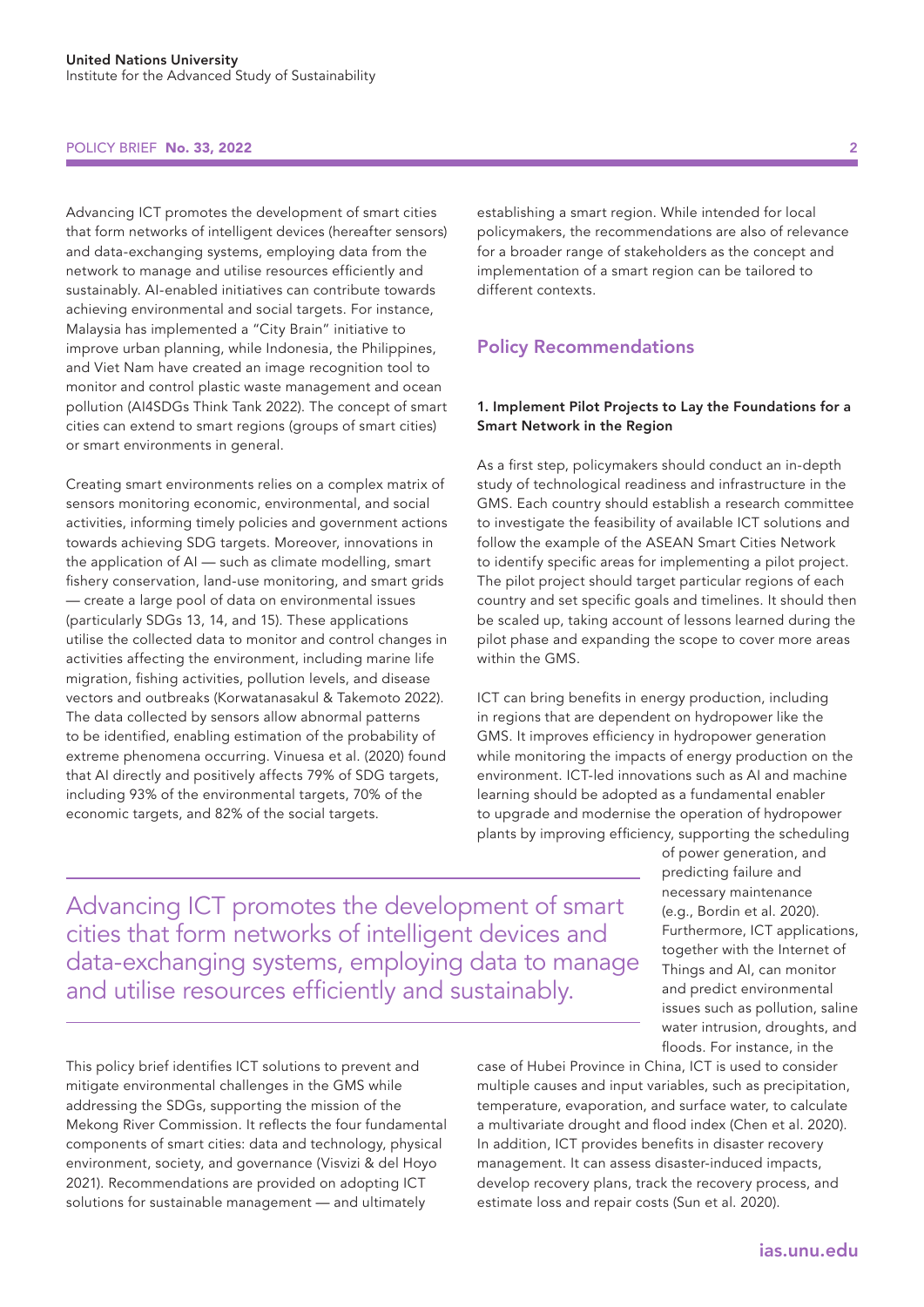#### POLICY BRIEF No. 33, 2022 3

#### 2. Formulate a Regional Policy Framework for ICT Solutions

At a macro level, ICT enables an informed society in which relevant stakeholders share data and knowledge on climate change and environmental impacts, participate actively in decision-making at the local and regional levels, and make informed decisions based on analytical data. Adopting ICT solutions for environmental impacts in the GMS requires a regional framework properly addressing the role of ICT in energy production, environmental protection, mitigation, adaptation, and other spheres. In addition, a regional framework should foster sharing of knowledge and information between relevant stakeholders while enhancing the participation of the private and public sectors.

The GMS should leverage the existing ASEAN Smart Cities Framework to establish a GMS Smart Region Framework. Accordingly, dialogue must be initiated involving all relevant stakeholders in the region, including Cambodia, China, the Lao People's Democratic Republic, Myanmar, Thailand, and Viet Nam, to formulate a clear roadmap and guidelines specifically tailored to each country and ecosystem, recognising differences in digital readiness. This roadmap would be aligned with the Greater Mekong Subregion Climate Change and Environmental Sustainability Program, which supports GMS countries to realise economic development while considering climate and the environment (Asian Development Bank 2022).

Standardisation, established through a common framework and guidelines, is critical to address heterogeneity issues in the interactions of cross-domain related stakeholders (Nurwatik & Hong 2019). Developing smart regions requires sensor deployment, data centralisation and standardisation, and well-structured collaboration between different actors and domains capable of working in harmony on critical issues (Nurwatik & Hong 2019). ICTled innovations, such as AI, could be a powerful tool for environmental management, but only if all involved actors adopt a common framework (Corrado 2021).

It is also essential to build high-quality infrastructure and human capital for the framework, and that it accounts for the ongoing digital economy transition in the region. This transition may change the job market and resource dependency — such as reliance on particular sources of (renewable) energy — and, therefore, support local preparation for economic, social, and environmental structural changes.

#### 3. Promote Renewable Energy Usage and Data-driven Renewable Energy Diversification

Even though it is essential to shift towards renewable energy, heavy dependence on a few renewable sources makes a country or region vulnerable to demand and supply shocks. Such dependence also exacerbates trade-offs between SDGs — for example, contributing to affordable and clean energy (SDG 7) while impeding progress on environment-related SDGs. In the GMS, strong reliance on hydropower energy has incurred costs in environmental degradation — climate action (SDG 13), life below water (SDG 14), and life on land (SDG 15). It has also caused other economic and social issues, including poverty and forced migration due to loss of shelter and agricultural lands — no poverty (SDG 1), zero hunger (SDG 2), and clean water and sanitation (SDG 6). The increasing number of dams along the Mekong River and the lack of data and regulation for hydropower production are damaging the ecosystem and adversely affecting millions of people's lives in the region. Thus, reducing dependence on hydropower electricity generation should be another policy priority.

A potential solution is to diversify energy supply through applying ICT, for example smart grids. Data collected from a smart region network helps to establish an efficient energy mix while realising substantial socio-economic and environmental benefits. Alternative energy sources such as solar and wind present viable alternatives for the GMS if the regional ICT framework can facilitate their usage at a large scale. Siala et al. (2021) show that regional coordination on solar photovoltaic systems between Cambodia, the Lao People's Democratic Republic, and Thailand can meet projected electricity demand and CO2 emission targets while reducing dependence on hydropower. Alternatively, Sahu (2018) highlights the potential of wind energy with cooperation from China, due to its advanced technology and supportive government policies in this field.